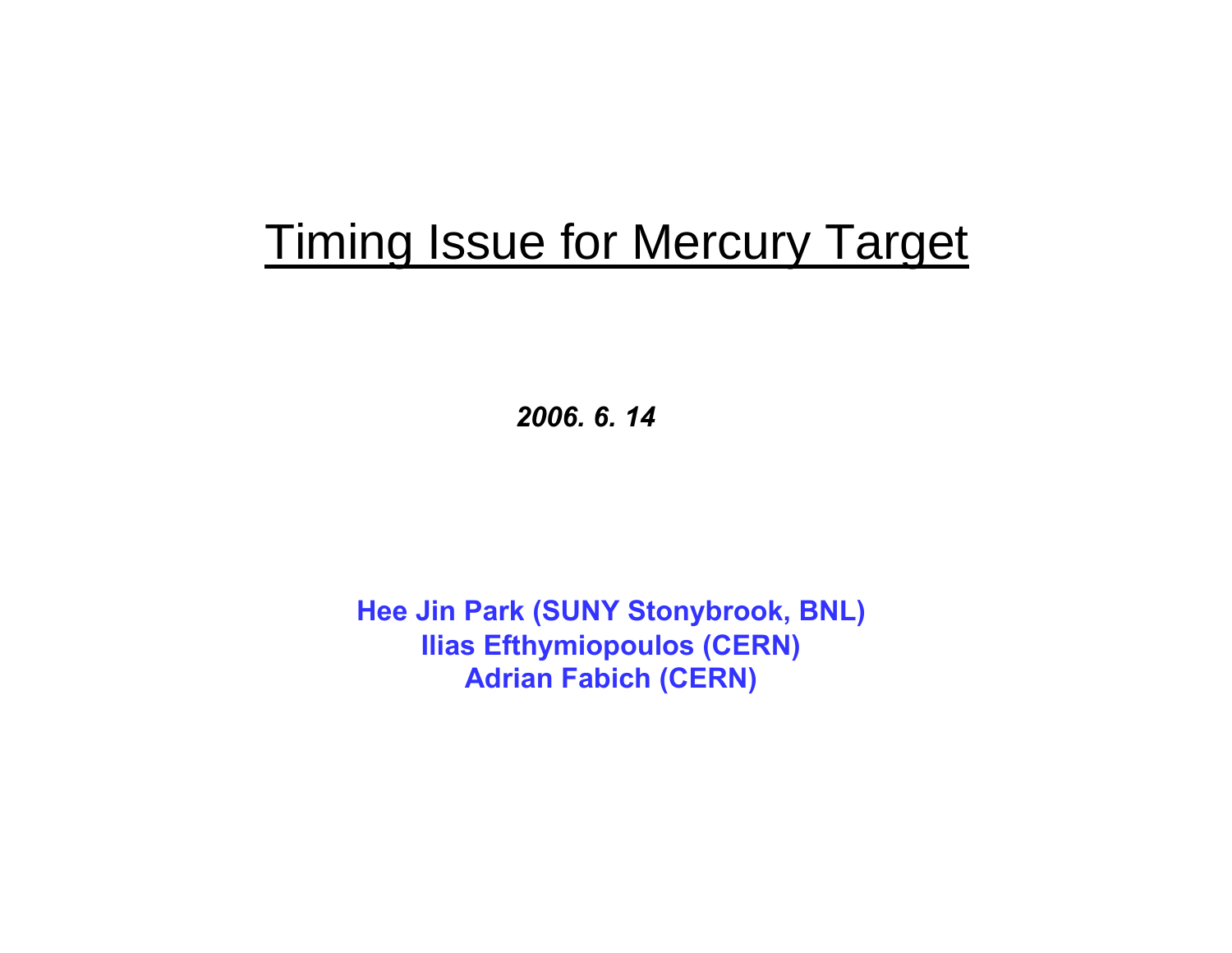## **Super Cycle Structure**

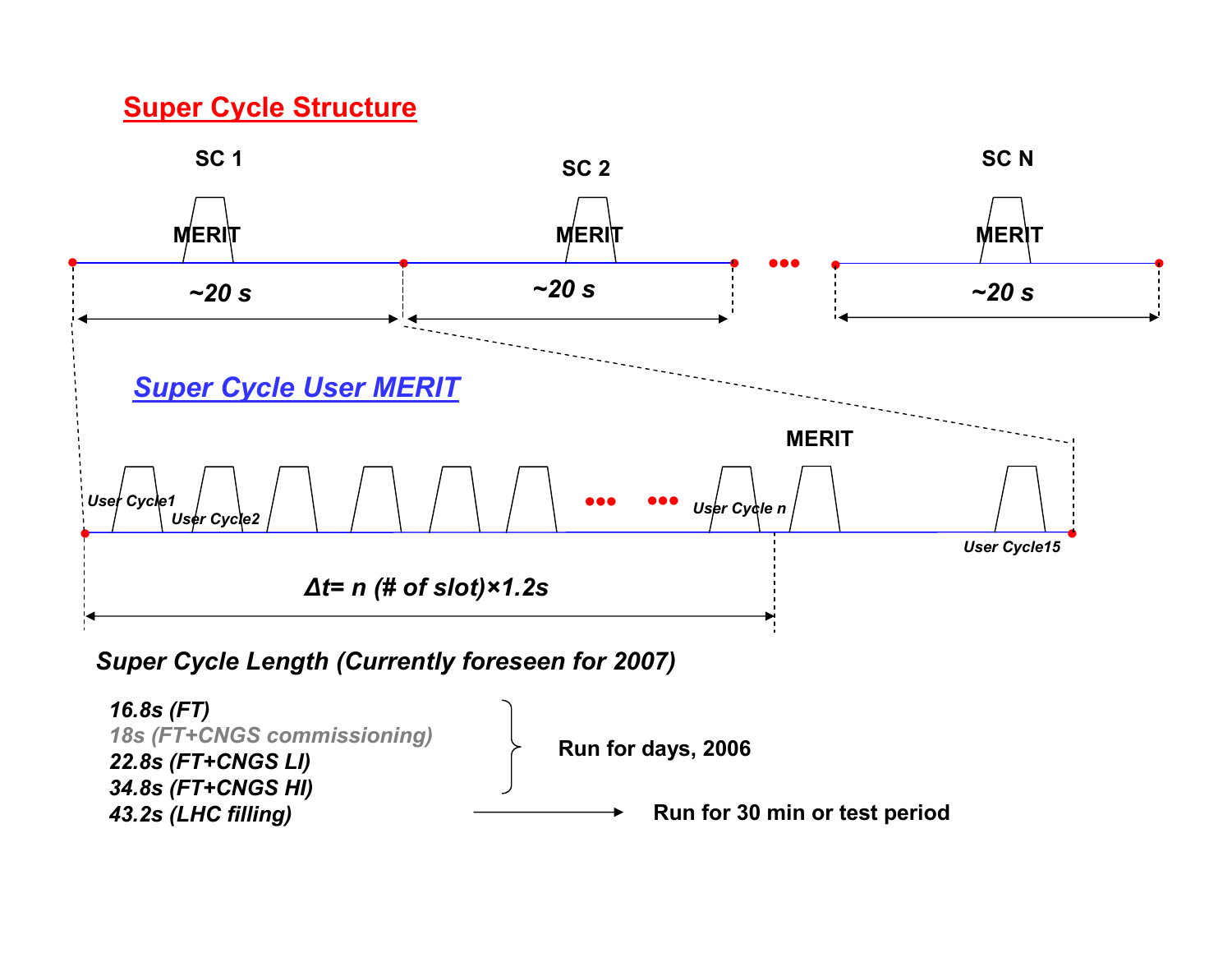## **PS User Cycle**

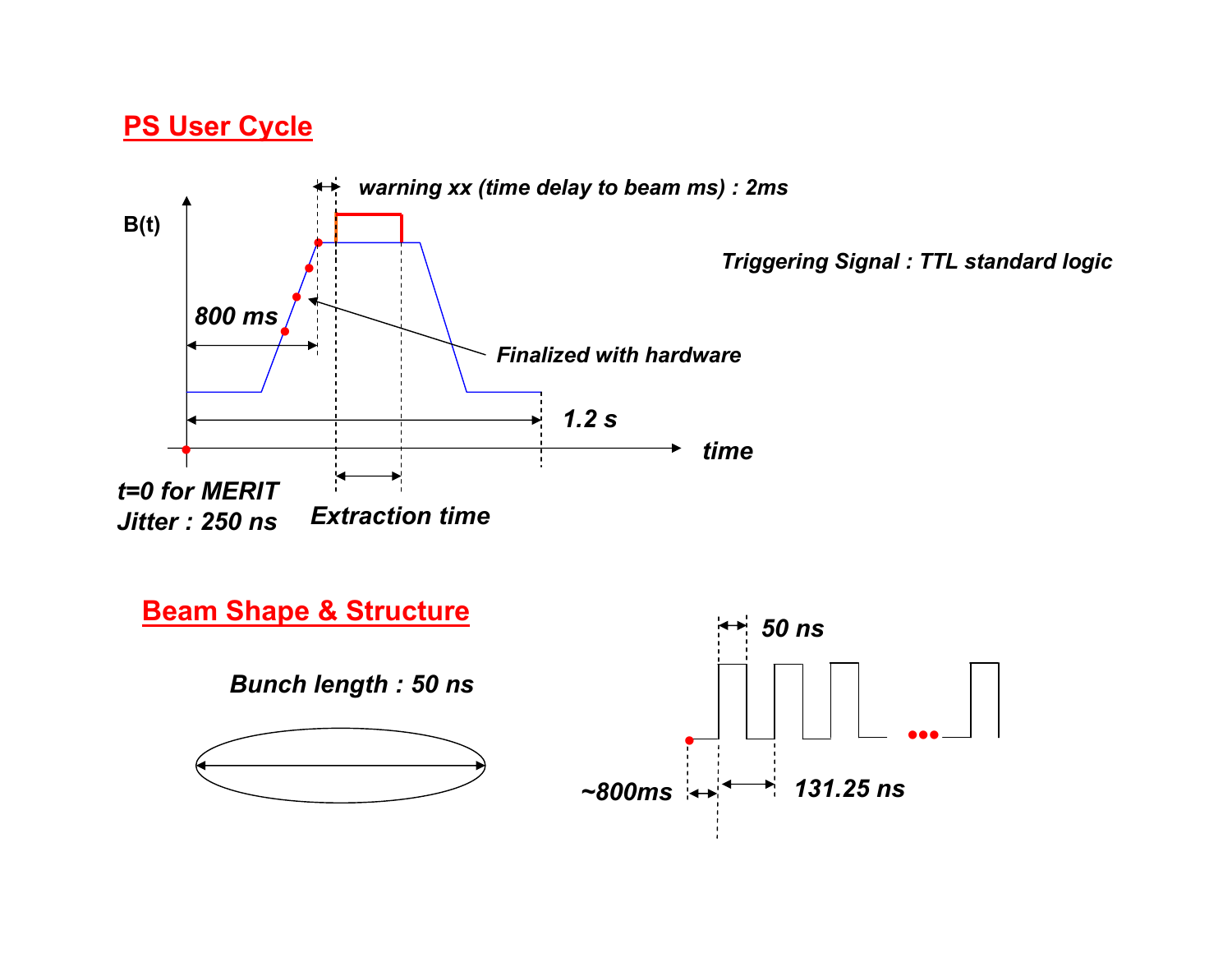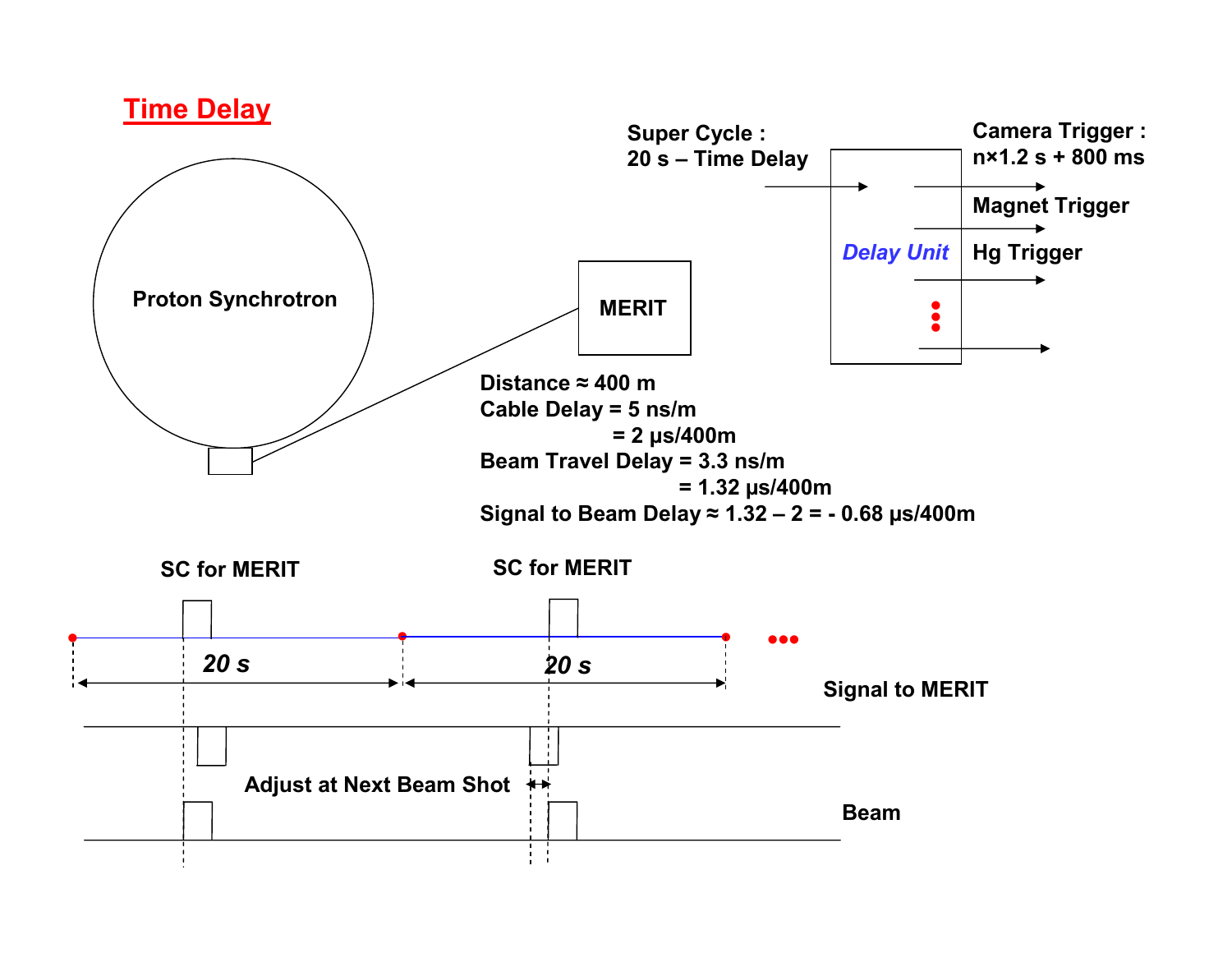